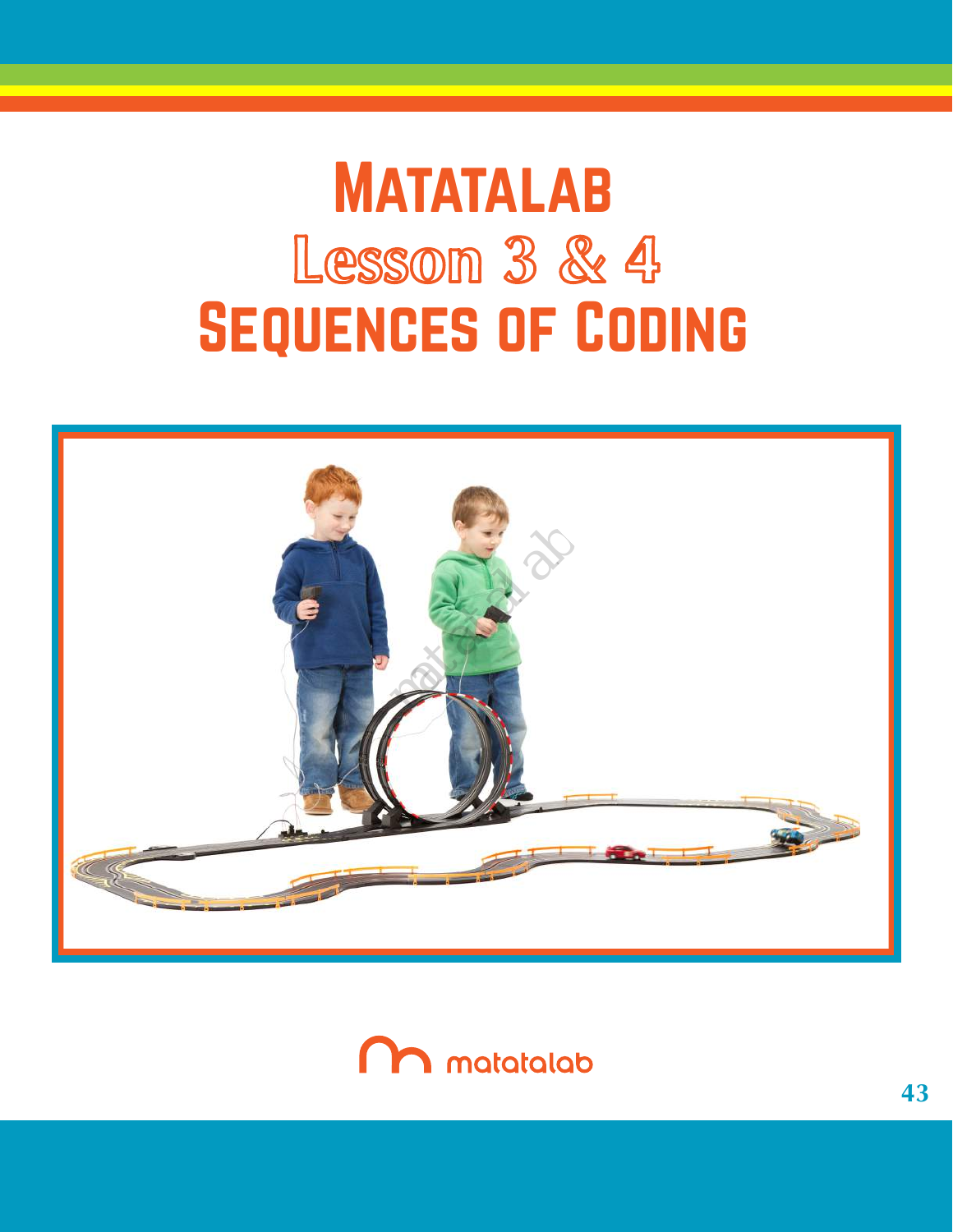#### **Overview**

Students have been experimenting with coding MatataBot to move forward, backward, to turn left and to turn right. In addition, students have also been introduced to advanced coding blocks. In lessons 3 and 4, students will use sequences along with advanced coding that will include parameter blocks, angle blocks, loop blocks and function blocks. Students will design a race car, map out a race course for their car and program their race car to successfully complete the race course using Matatalab coding blocks.

Additional resources for this lesson can be found at the end of the lesson.

# **Essential Objective**

» Understand Matatalab advanced coding sequences to design and test a race car and race course.

#### **Learning Objectives**

- » Create a race car.
- » Create a race course.
- » Test advanced coding sequences through the use of Matatalab components and the race car and race course. gh the use of Matatalab

#### **Standards**

- » **ISTE:** Empowered Learner 1c, 1d; Knowledge Constructor 3d; Innovative Designer: 4a, 4d; Computational Thinker 5a, 5d; Global Collaborator 7b, 7c
- » **NGSS:** K-2-ETS 1-1, K-2-ETS 1-2, K-2-ETS 1-3 3-5-ETS1-2, 3-5-ETS1-3
- » **CSTA:** K-2: 1A-CS-01, 1A-CS-02, 1A-AP-10,1A-AP-11, 1A-AP-12, 1A-AP-14, 1A-AP-15 3-5: 1B-CS-03, 1B-AP-08, 1B-AP-10, 1B-AP-11, 1B-AP-13, 1B-AP-15, 1B-AP-16

#### **Time**

» Two lessons - 60 minutes each

# **Materials**

Per group of 4 students:

- » 1 Matatalab Coding Set Parts used in this lesson will include:
	- » Command Tower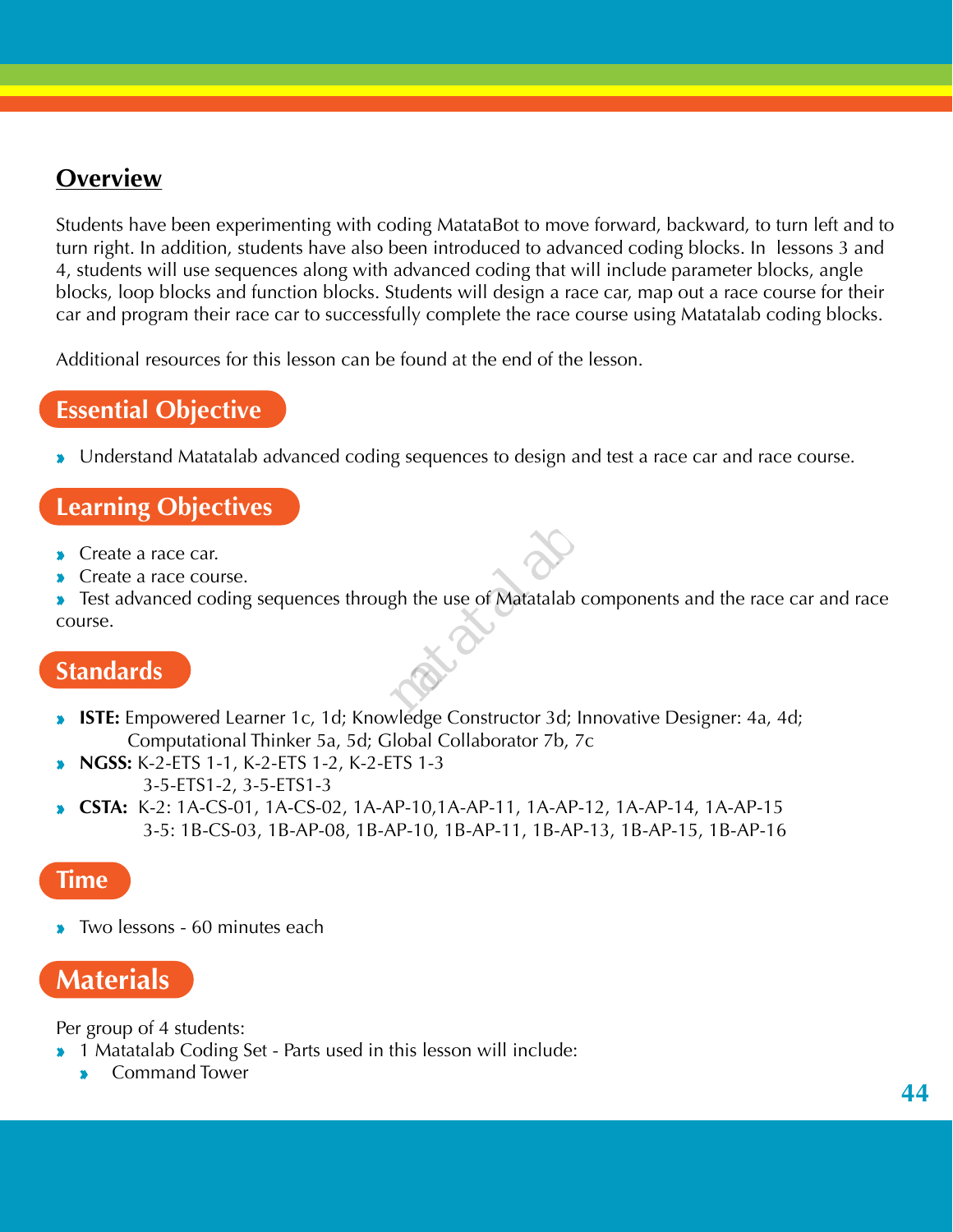- » Control Board
- » MatataBot
- » Direction blocks
- » Angle blocks
- » Parameter blocks
- » Loop blocks
- » Function blocks
- » Modeling clay
- » Construction paper
- » Scissors
- » Glue and tape
- » Styrofoam cups and containers (shell of race car)
- » Markers
- » Large sheets of paper or roll of paper for race course
- Student journals

### **Teacher Set-Up and Preparation**

Charge all Matatalab Command Towers and MatataBots.

Preview use of parameter, loop and function blocks.

Make a model of a race car for students to view. Make a model with a paper cup and draw a windshield, headlights and taillights matata Bots.<br>
in blocks.<br>
by view. Make a model v<br>
in this lesson.

For each group of students:

- » Organize 1 set of Matatalab parts used in this lesson.
- **Organize and make accessible race car materials.**

#### **Vocabulary**

- » **Map:** A drawing or representation of an area usually on a flat surface.
- » **Angle:** Space (usually measured in degrees) between two intersecting lines or surfaces at or close to the point where they meet.
- » **Degree:** A measurement of a plane angle, defined so that a full rotation is 360 degrees which is equal to a circle.
- » **Grid:** An arrangement of letters and numbers that allow one to locate a precise location on a map. Letters are usually on one side of a map while numbers are usually located in a vertical fashion on the other side.
- » **Algorithm:** A set of rules or directions to be followed by a computer.
- » **Function:** A math expression involving one or more numbers or variables. Can be expressed as a sequence or an equation. Example  $1+2=3$
- **Loop:** A sequence of instructions that is continually repeated until a condition changes it.
- **Parameter:** A number that tells a computer how many times to repeat a direction or rule.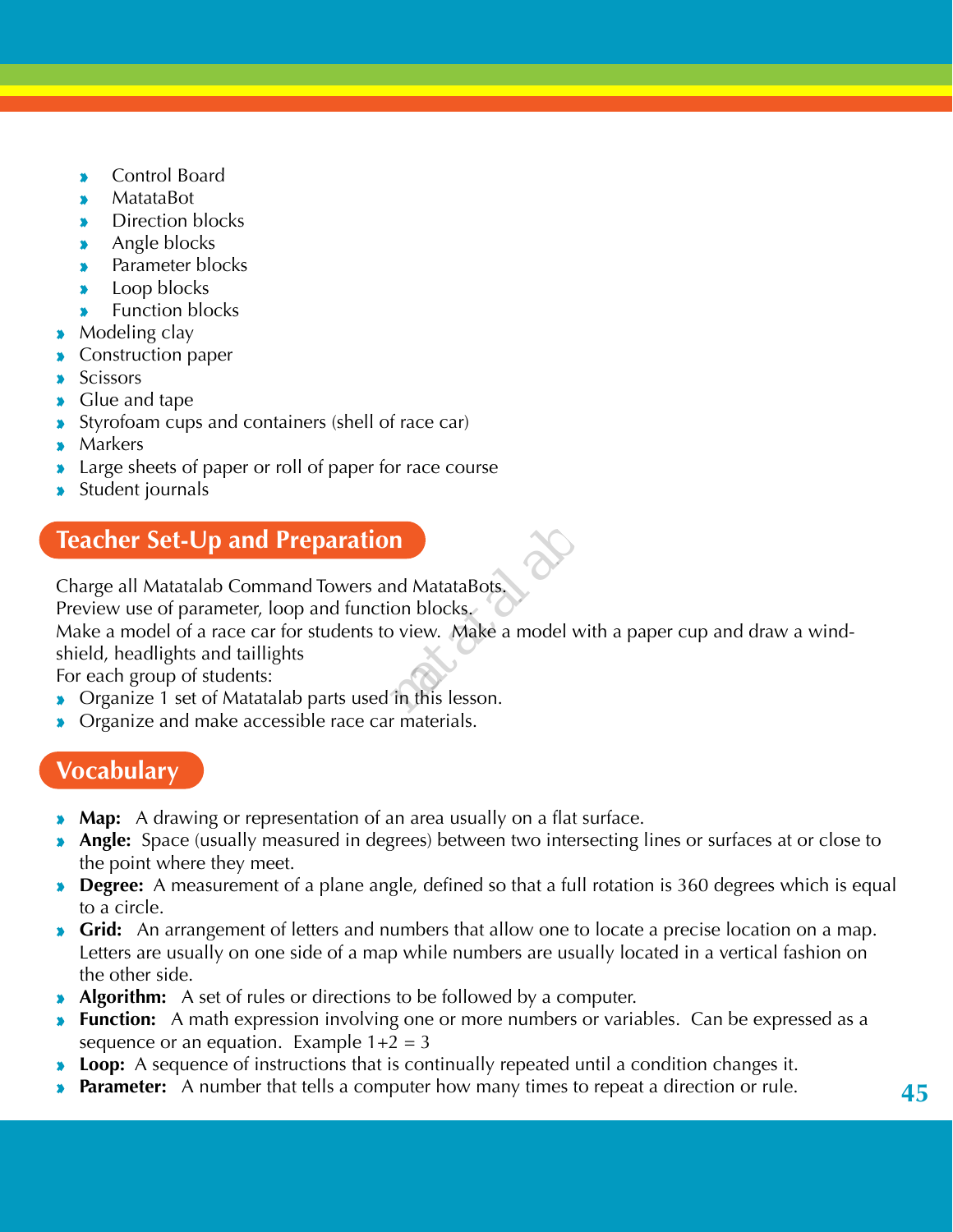# **LESSON 3**

### **Introduction**

"Race courses include lots of turns and movements that race cars must perform. A race course is similar to a map in that it includes angles and turns. In this lesson we will create a race car shell, place it over the MatataBot, and then we will create a large race course for the MatataBot to race upon. We will program our race car using Matatalab coding blocks for the race car to complete the course."



- » Explain to students that they will work together to design a race car and a race course.
- » Show students the teacher created race car shell and point out that it will fit over the MatataBot. (Note: The race car shell should fit over the MatataBot. Students are not to glue or tape race car to robot.)
- » Review right and left turns with students. Point out that cars can make angular turns either greater or less than 90 degrees. Demonstrate coding block arrangements of these angles using Matatalab
- Coding Set. Explain that when students create their race course they might want to include some of these other angles.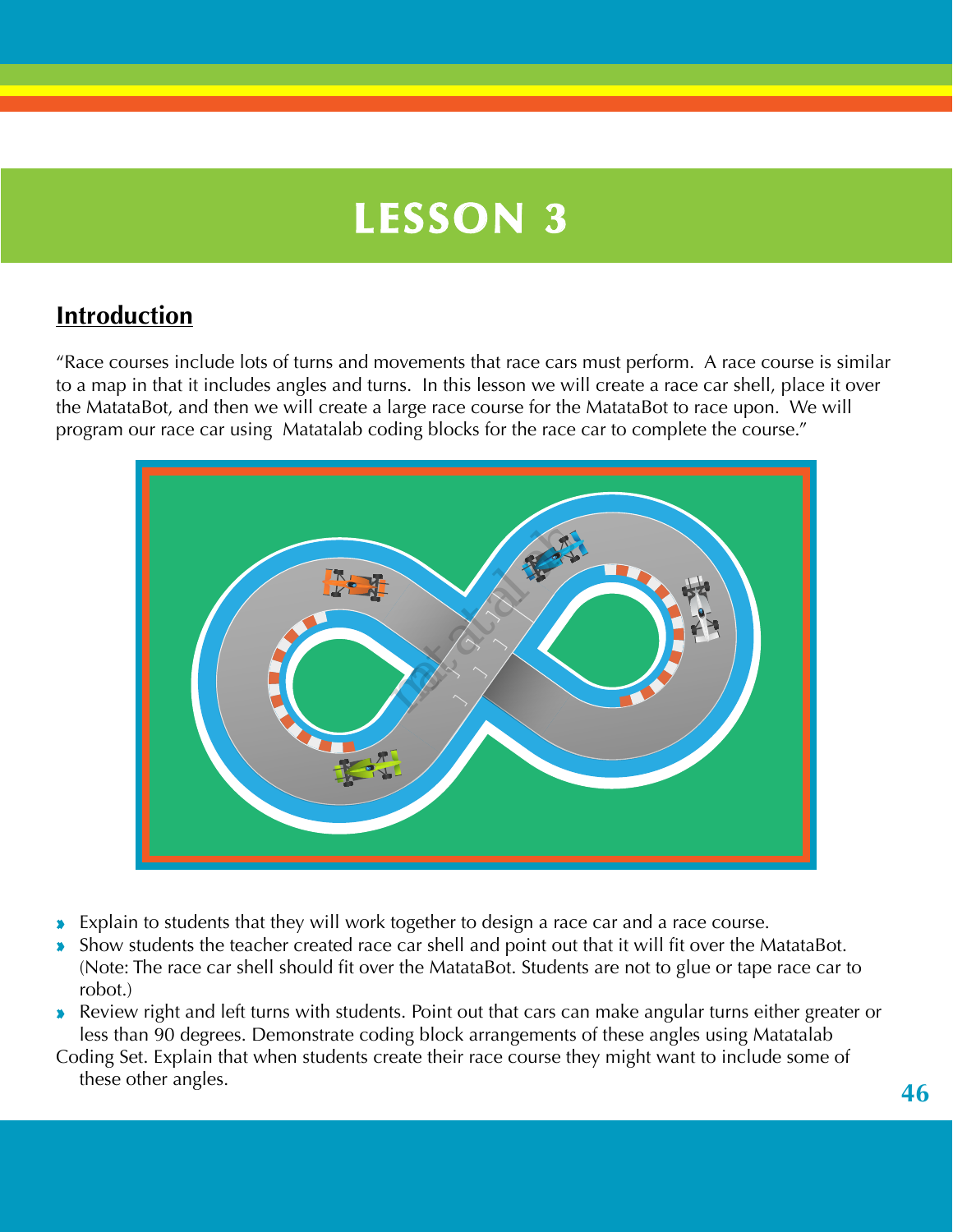# **Matatalab Activity**

- » Distribute 1 MatataBot and 1 large sheet of paper to each group.
- » Identify materials and location of materials for students to create their race car and race course.
- » Remind students that their race car should fit over the MatataBot.
- » Student groups discuss, collaborate and sketch designs for both race car and race course in journals. Students divide tasks among group members and work to complete both race car and race course.
- » Encourage students to test coding block arrangements of these angles using the Matatalab Coding Set. Allow students to modify and iterate their coding block arrangements as they learn about the angle coding block usage.



#### **Closing**

#### **Assessment**

"We have discussed and worked with Matatalab advanced coding blocks. We have especially focused on the Matatalab angle blocks which we must use in order to allow our race cars to make important turns."

Have students answer the following questions:

- » What is meant by an angle?
- » Why are angles important for race car movements?
- » How successful were you as you tested out your Matatalab coding block arrangements?
- » What would you have changed about this project and why?

Once students have been given a chance to discuss these questions, students will be given time to draw pictures of their Matatalab angle and coding block arrangements. Students will write about their experiences with more advanced coding blocks.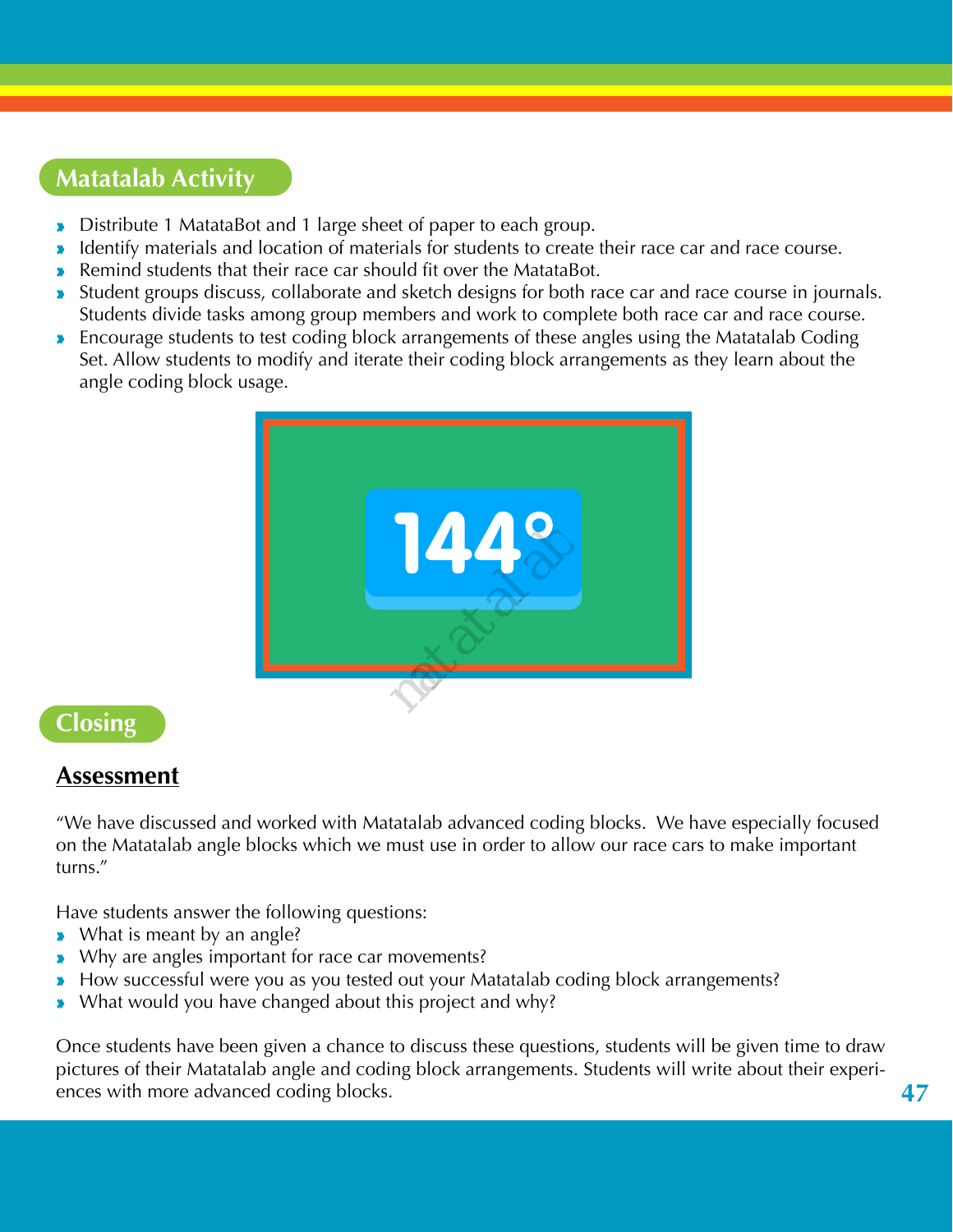# **LESSON 4**

#### **Introduction**

 "More advanced coding blocks are very important as you work with Matatalab components. These advanced coding blocks include Loop, Parameter, Angle, and Function blocks. Remember that a function, when used with coding blocks, represents a sequence of instructions." Point out the specific function coding blocks and how they frame the arrangement of blocks. Point out that an algorithm is similar to a computer's function.

"Remember that a loop tells a computer to repeat something until it is instructed to stop." Point out the circled loop blocks and how it is important to frame a set of blocks or functions in order for the function to repeat. "Remember that a parameter is a number that tells a computer how many times to do something." Point out the numbered parameter blocks that, using prongs, connect at the bottom of the coding blocks. "In this lesson, we will work with more advanced coding blocks and race our race cars along our created race courses using these more advanced coding blocks." The matter and the matter blocks that, using<br>the matter blocks that, using<br>the more advanced codin<br>ling blocks: parameter (

As necessary, review use of advanced coding blocks: parameter (including angles), loop, and function.

#### **Matatalab Activity**

- » Distribute 1 Matatalab Coding set per student group.
- » Distribute the created race car and race course to each group.
- » Student groups discuss possible sequence of coding blocks to use in order for their race car to complete a lap or a set of laps around the race course.
- » Encourage students to use the advanced coding blocks including parameter blocks, loop blocks and function blocks.
- » Student groups work to arrange coding blocks on the Matatalab command board to code MataBot and test their cars to see if they complete the race course successfully.
- » Students debug code as necessary.
- » Have each group present and demonstrate their race car and race course.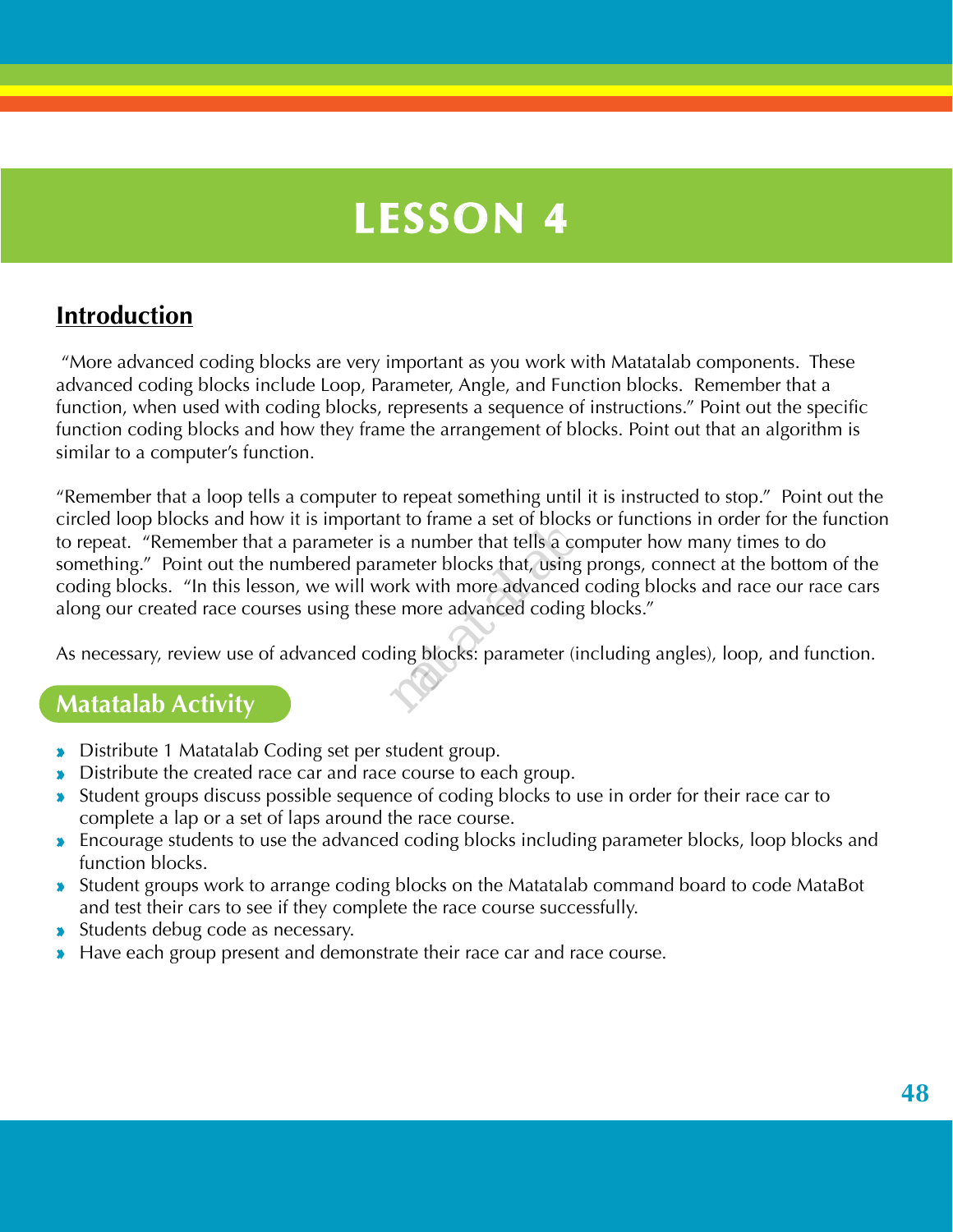# **Closing**

#### **Assessment**

"We have worked with the Matatalab advanced coding blocks and created a race car and race course. As we raced our race cars, we utilized angle blocks that allowed us to make important turns on our race course."

Have students answer the following questions:

- » What were the Matatalab advanced coding blocks?
- » Which advanced coding blocks were most important for allowing your race car to travel successfully through your race course? Why?
- » How did you use the advanced coding blocks to race your race car?
- » How successful was your race car as it traveled through your race course?
- » How would you change the creation of your race car and race course to make this more successful?
- What surprised you most about this project?

Once students have been given a chance to discuss these questions, students will use their journals to draw pictures of their race courses and the movement of the race car. They will write about their experiences with the race course and more advanced coding blocks and then share out their experiences. by pect?<br>to discuss these question<br>e movement of the race<br>anced coding blocks and<br>some races include

#### **Extensions**

There are many different types of car races. Some races include different types of vehicles such as trucks, or even amphibious (water and land) vehicles. Create a totally different type of race vehicle and then create a totally different type of race course. The race course may include water or other types of materials. Once the vehicle and race course have been created, test it out by racing the vehicle through the race course.

Function blocks incorporate the idea of a sequence. A sequence is a particular order in which things follow each other. What types of sequences do we use on a daily basis? A calendar utilizes a sequence of days in a particular order. Create a poster based upon different types of sequences. Explain and illustrate each sequence.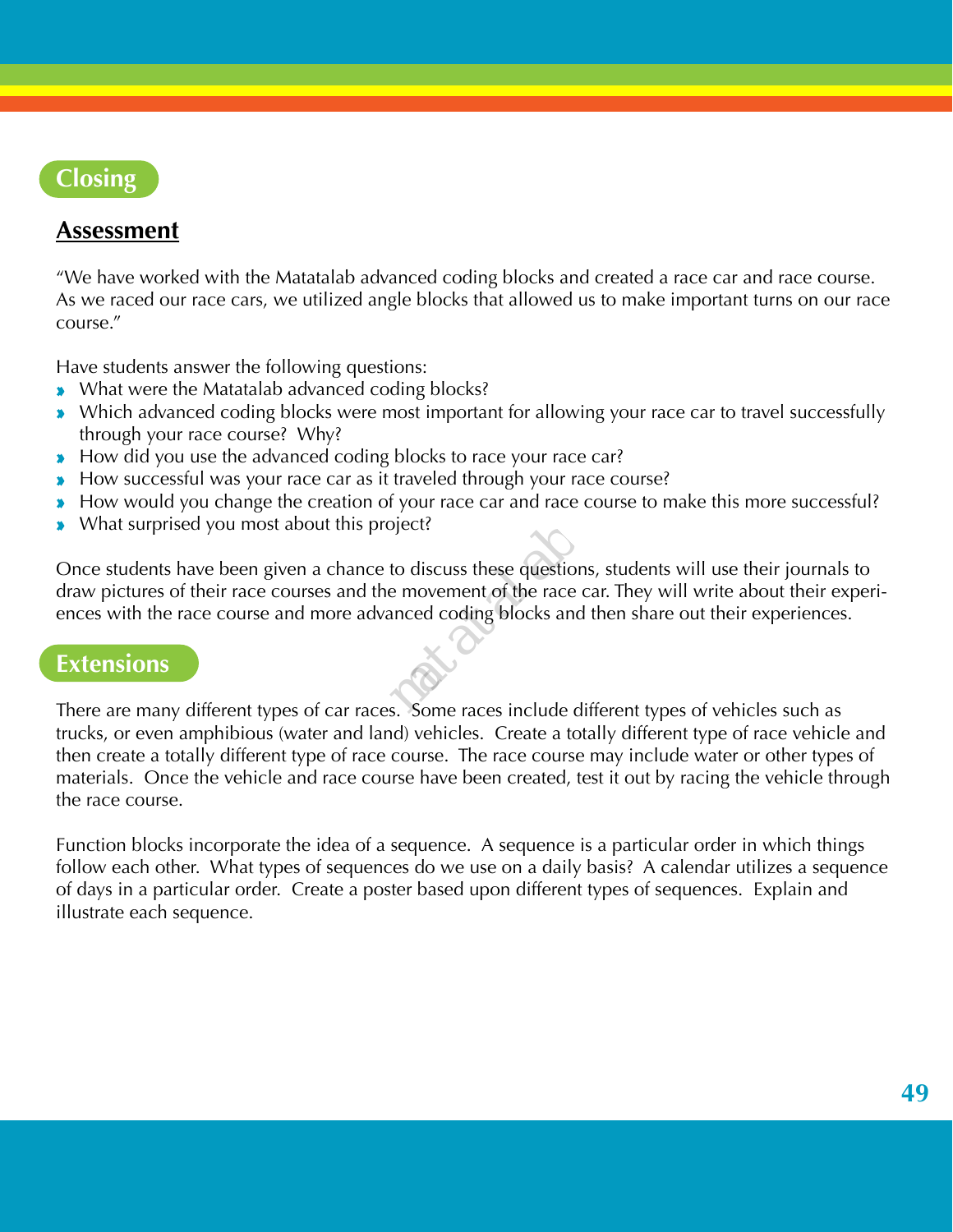# **Think About**

Matatalab angle blocks allow the MatataBot to perform a variety of movements that would not be possible without them. Where do we see angles in movements used in our daily lives? One example might be degrees of angles necessary for cars on a road or highway. Other examples might include degrees of angles used when walking through a large store or angles used in clocks as the minute hand moves around the circle. What other examples do we see?

The Matatalab advanced coding blocks include a parameter or numbered coding block. This allows a particular movement to be repeated a specific number of times. Why might it be necessary for a movement to be repeated? What would happen if it was impossible to repeat something? What types of actions or events have you noticed that have been repeated? Examples might include repeating an experiment to find out whether the results are true. Another example might include being allowed to complete a standard test a number of times. What other examples do we find in life of events or things being repeated a certain number of times? **matatala**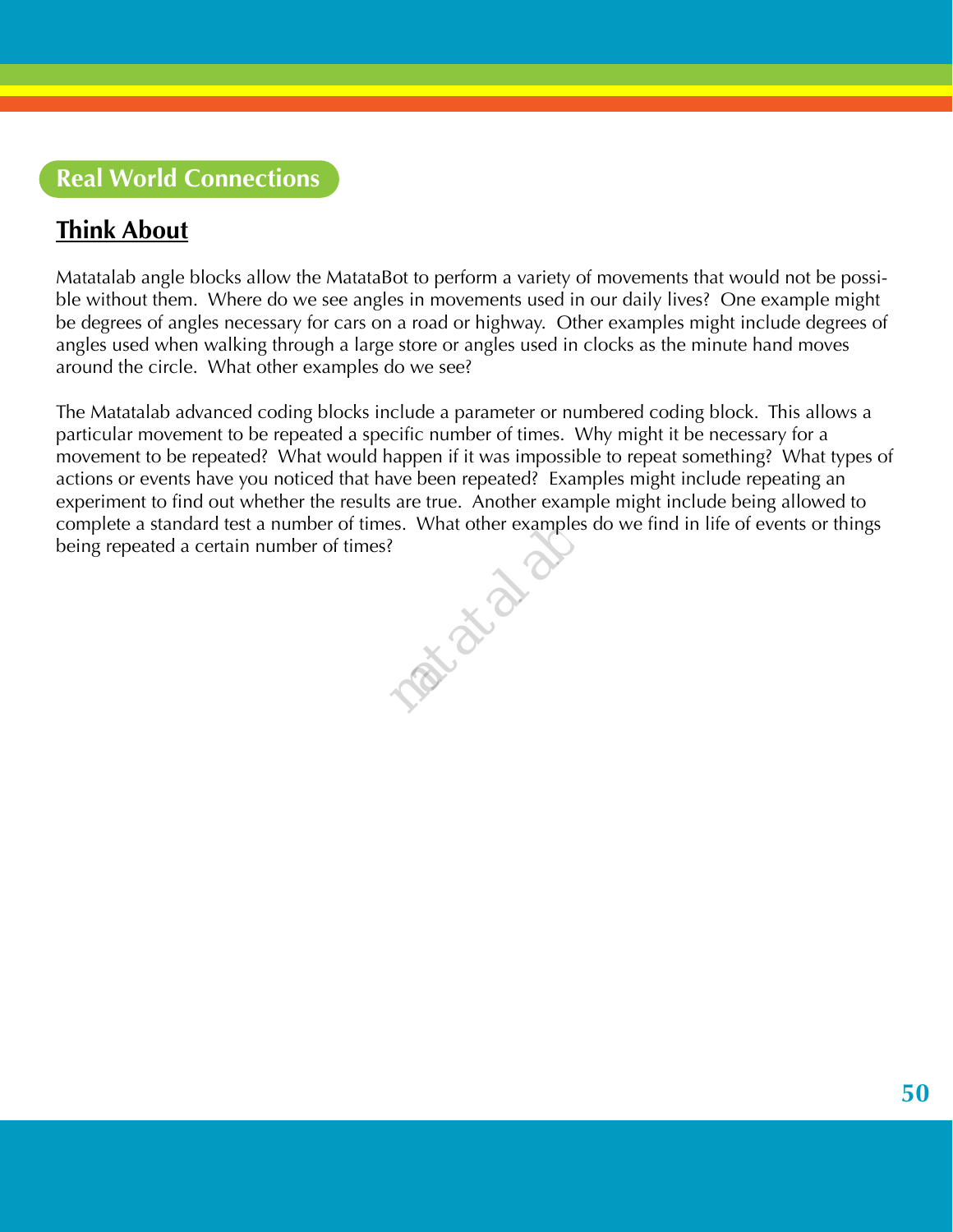